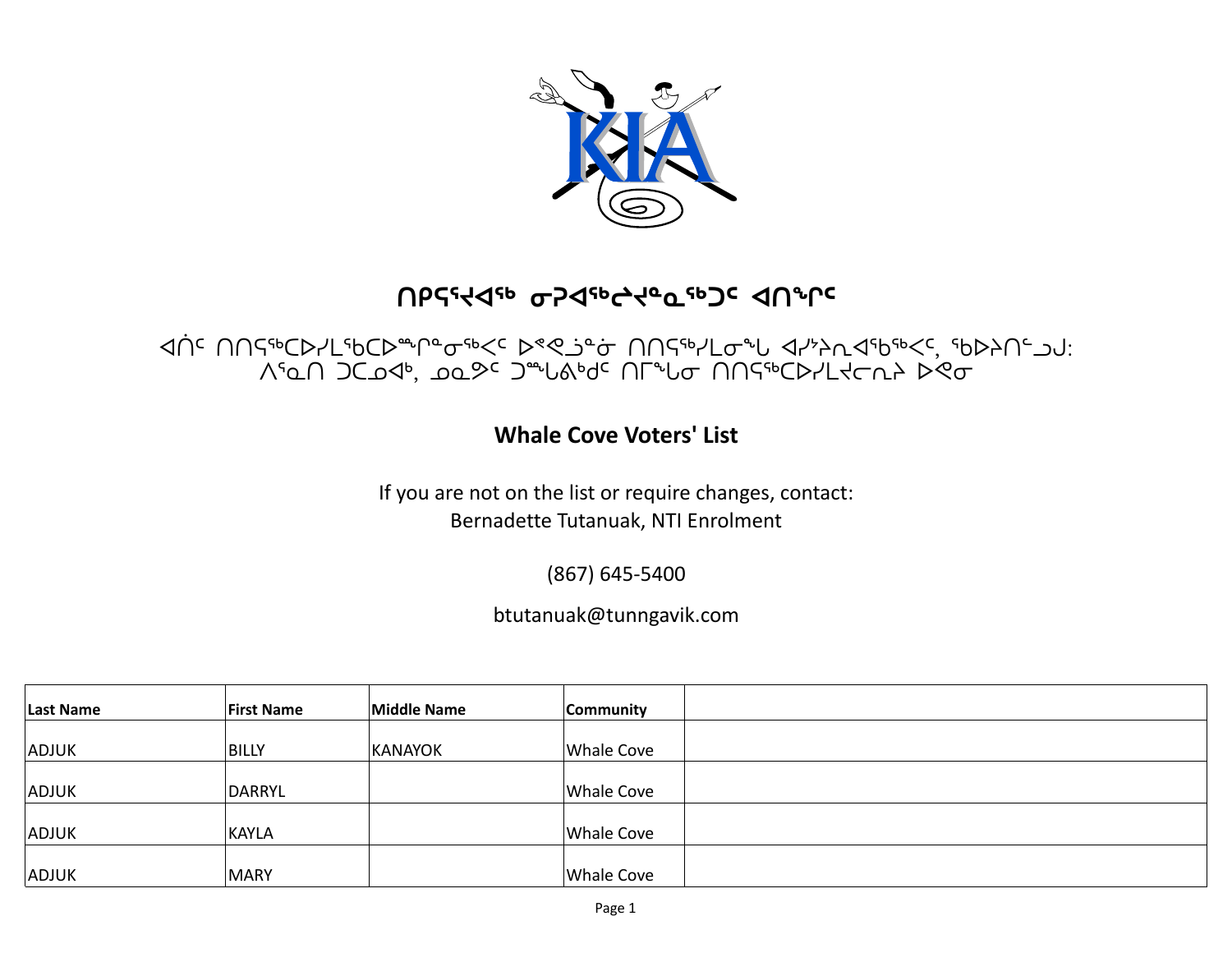| <b>Last Name</b> | <b>First Name</b> | <b>Middle Name</b>  | Community         |
|------------------|-------------------|---------------------|-------------------|
| ADJUK            | <b>MICHEAL</b>    | <b>KABLOONA</b>     | Whale Cove        |
| ADJUK            | <b>STANLEY</b>    |                     | <b>Whale Cove</b> |
| ADJUK            | <b>STANLEY JR</b> | <b>ENUAPIK</b>      | <b>Whale Cove</b> |
| ADJUK            | <b>TERRENCE</b>   | <b>SEVEAK</b>       | <b>Whale Cove</b> |
| ALIKASHUAK       | LAURENT           |                     | Whale Cove        |
| AMITNAAQ         | <b>KATIE</b>      | <b>NIPPI</b>        | <b>Whale Cove</b> |
| AMITNAAQ         | <b>REANNA</b>     | <b>UNGUNGAI</b>     | <b>Whale Cove</b> |
| <b>AMITNAQ</b>   | <b>SUZIE</b>      | ASEEVA              | Whale Cove        |
| ANGOO            | <b>EVA</b>        |                     | Whale Cove        |
| ANGOO            | <b>JACK JR</b>    | <b>ANGOO</b>        | <b>Whale Cove</b> |
| <b>ANGOO</b>     | <b>JEANNETTE</b>  | ULIKI SUSANA MARTHA | <b>Whale Cove</b> |
| <b>ANGOO</b>     | <b>JOACHIM</b>    | <b>ULURKSIT</b>     | <b>Whale Cove</b> |
| <b>ANGOO</b>     | <b>JOHN</b>       | <b>AYARUAK</b>      | Whale Cove        |
| ANGOO            | <b>JOSIE</b>      | <b>MEKOTUWE</b>     | Whale Cove        |
| ANGOO            | KIM               | QINGUARNAJUAQ       | Whale Cove        |
| ANGOO            | <b>MARK</b>       | KOOK IQALLIJUQ      | <b>Whale Cove</b> |
| <b>ANGOO</b>     | <b>MARTHA</b>     | MAKKI               | Whale Cove        |
| <b>ANGOO</b>     | <b>MARY</b>       | NUATII              | <b>Whale Cove</b> |
| ANGOO            | <b>OLIVER</b>     | <b>IQALIYUK</b>     | <b>Whale Cove</b> |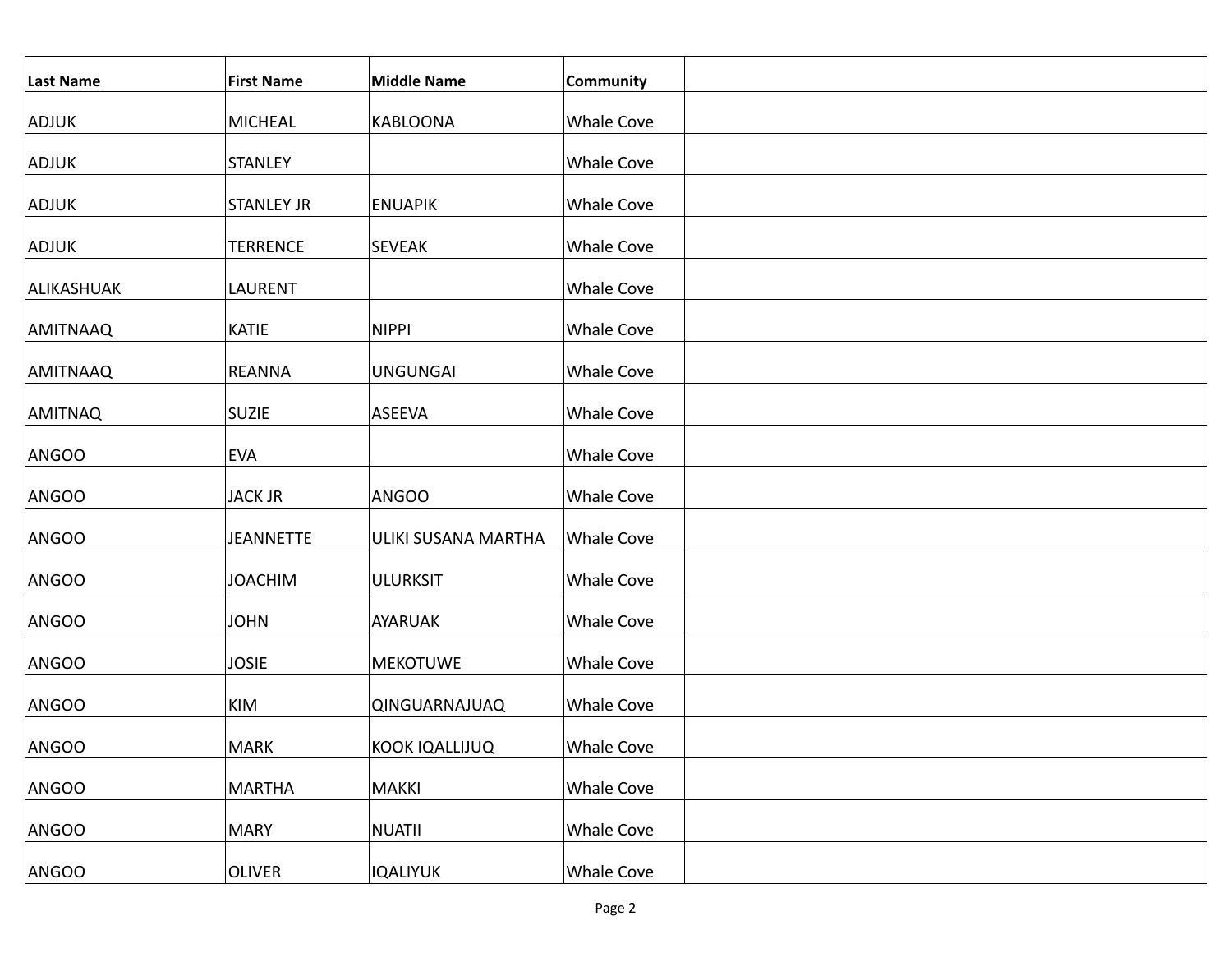| <b>Last Name</b> | <b>First Name</b>    | <b>Middle Name</b>             | Community         |
|------------------|----------------------|--------------------------------|-------------------|
| ANGOO            | <b>PERRY</b>         | A.                             | Whale Cove        |
| ANGOO            | STEPHANIE            |                                | <b>Whale Cove</b> |
| <b>ANGOO</b>     | <b>THOMAS</b>        | <b>NANOGAK</b>                 | <b>Whale Cove</b> |
| ANGOOTEALUK      | <b>MEGAN</b>         | <b>TAUNAU</b>                  | <b>Whale Cove</b> |
| ANGOOTEALUK      | <b>MITCHILL</b>      |                                | <b>Whale Cove</b> |
| ANGOOTEALUK      | <b>ROBERT</b>        |                                | <b>Whale Cove</b> |
| ANGUTITUAR       | LAVENIA              | <b>TANUYAQ</b>                 | <b>Whale Cove</b> |
| ANGUTITUAR       | <b>MICHAEL</b>       | LANNY                          | <b>Whale Cove</b> |
| ARUALAK          | <b>DANIEL</b>        | <b>ISSAKIAK</b>                | <b>Whale Cove</b> |
| ARUALAK          | <b>KALAN</b>         | <b>UYARALAAQ</b>               | <b>Whale Cove</b> |
| <b>ARUALAK</b>   | <b>MARTHA</b>        | <b>NANAUK</b>                  | <b>Whale Cove</b> |
| <b>ARUALAK</b>   | <b>MARTHA SR</b>     |                                | <b>Whale Cove</b> |
| <b>ARUALAK</b>   | SAM                  |                                | Whale Cove        |
| ARUALAK          | <b>WILLIE</b>        |                                | <b>Whale Cove</b> |
| <b>ATATSIAK</b>  | <b>SHELLY</b>        | <b>PUTUUQTI</b>                | <b>Whale Cove</b> |
| COPLAND          | <b>AURORA</b>        | <b>KIGLISIQ</b>                | <b>Whale Cove</b> |
| COPLAND          | KELLY                | <b>CHRISTOPHER</b><br>ANGAYAAQ | Whale Cove        |
| <b>EKWALAK</b>   | <b>AGATHA</b>        | <b>IGVIKSAK</b>                | Whale Cove        |
| EKWALAK          | <b>DIANE KAITLYN</b> | KEALI                          | <b>Whale Cove</b> |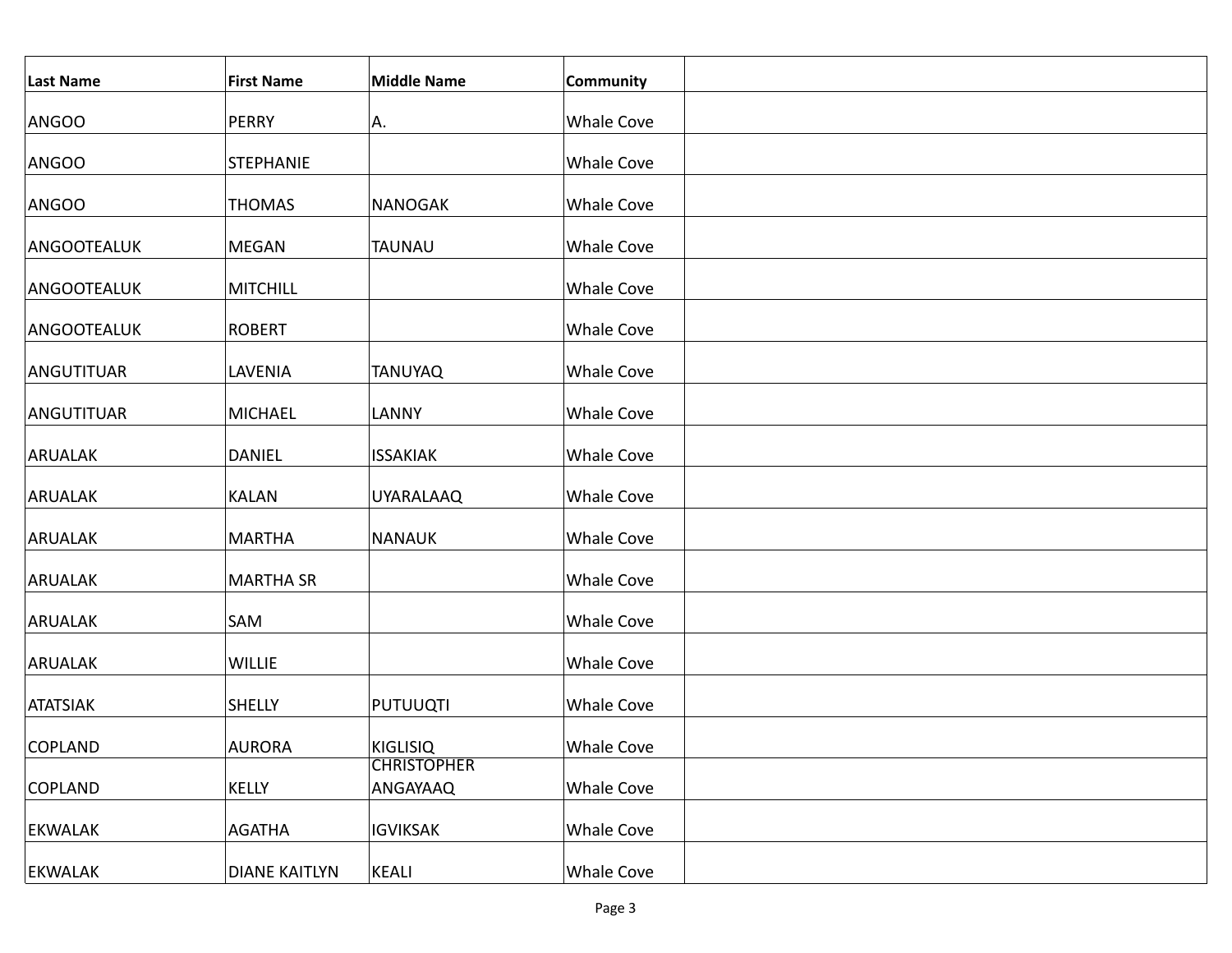| <b>Last Name</b> | <b>First Name</b> | <b>Middle Name</b> | Community         |
|------------------|-------------------|--------------------|-------------------|
| EKWALAK          | <b>GERMAINE</b>   |                    | Whale Cove        |
| <b>EKWALAK</b>   | <b>JACK</b>       |                    | <b>Whale Cove</b> |
| <b>EKWALAK</b>   | <b>JONATHON</b>   |                    | <b>Whale Cove</b> |
| <b>EKWALAK</b>   | LEO               | ANGOWELIK          | <b>Whale Cove</b> |
| EKWALAK          | <b>LORANDA</b>    | KALUDJAK NANAUQ    | <b>Whale Cove</b> |
| <b>EKWALAK</b>   | <b>RONNIE</b>     | <b>SIGUITUK</b>    | <b>Whale Cove</b> |
| <b>EKWALAK</b>   | <b>TOMMY</b>      | <b>TAKAUGAQ</b>    | <b>Whale Cove</b> |
| <b>ENUAPIK</b>   | <b>ANNIE</b>      | MALAIYAH           | <b>Whale Cove</b> |
| <b>ENUAPIK</b>   | <b>BARBARA</b>    |                    | <b>Whale Cove</b> |
| <b>ENUAPIK</b>   | <b>BENJAMIN</b>   | <b>QUPIRUALUK</b>  | <b>Whale Cove</b> |
| <b>ENUAPIK</b>   | <b>DEIDRA</b>     | SIQUMIAQ           | <b>Whale Cove</b> |
| <b>ENUAPIK</b>   | <b>DORCAS</b>     | <b>ULLATITA</b>    | <b>Whale Cove</b> |
| <b>ENUAPIK</b>   | <b>GUY</b>        |                    | Whale Cove        |
| <b>ENUAPIK</b>   | <b>HENRY</b>      | <b>OOLOOYUK</b>    | <b>Whale Cove</b> |
| <b>ENUAPIK</b>   | <b>HUGH</b>       | <b>UNGUNGAI</b>    | <b>Whale Cove</b> |
| <b>ENUAPIK</b>   | <b>JAMES</b>      | PANIURQ            | <b>Whale Cove</b> |
| <b>ENUAPIK</b>   | JENNY             | AKARALAK NAUDLALIK | Whale Cove        |
| <b>ENUAPIK</b>   | <b>JOHN</b>       | <b>AUDLANNAR</b>   | <b>Whale Cove</b> |
| <b>ENUAPIK</b>   | PATRICIA          |                    | <b>Whale Cove</b> |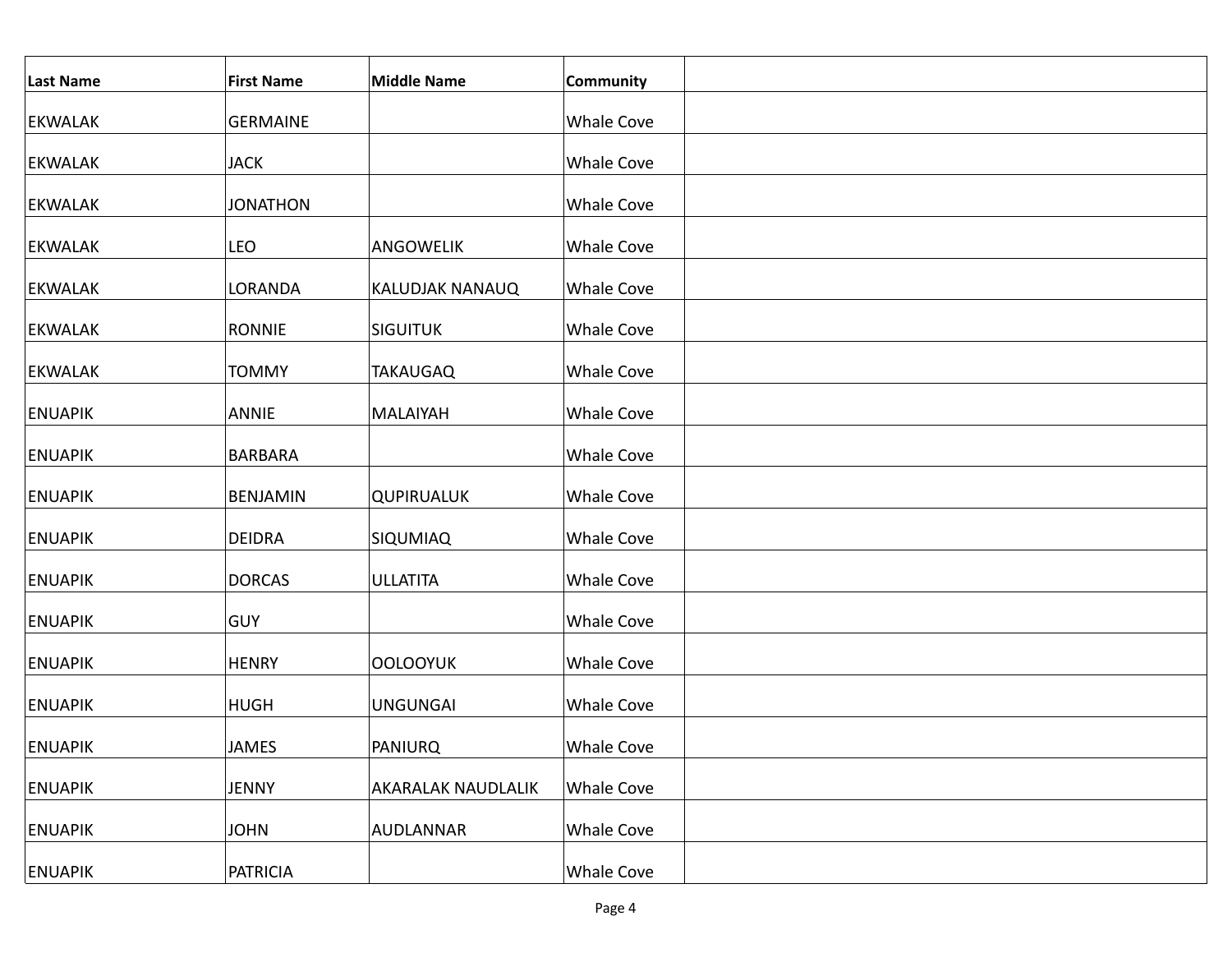| <b>Last Name</b>  | <b>First Name</b>  | <b>Middle Name</b> | Community         |  |
|-------------------|--------------------|--------------------|-------------------|--|
| <b>ENUAPIK</b>    | <b>ROBERT</b>      |                    | <b>Whale Cove</b> |  |
| <b>ENUAPIK</b>    | <b>ROBERTA</b>     | <b>TAUNAU</b>      | <b>Whale Cove</b> |  |
| <b>ENUAPIK</b>    | SIMON              | <b>ANGUTIMARIK</b> | <b>Whale Cove</b> |  |
| <b>ENUAPIK</b>    | <b>SIMON JR</b>    | <b>RAYMOND</b>     | <b>Whale Cove</b> |  |
| <b>FORD</b>       | <b>JOE</b>         | <b>ANGUILIK</b>    | <b>Whale Cove</b> |  |
| <b>FORD</b>       | <b>MICHELLE</b>    | <b>KAJUTAK</b>     | <b>Whale Cove</b> |  |
| <b>FORD</b>       | <b>TUPAQQAMMIQ</b> |                    | <b>Whale Cove</b> |  |
| <b>HAPANAK</b>    | BENJAMIN           |                    | Whale Cove        |  |
| <b>HAPANAK</b>    | LYLA-MARIE         | <b>TALIRUQ</b>     | <b>Whale Cove</b> |  |
| <b>HAPANAK</b>    | <b>MARIANNE</b>    | NULIAYUK           | <b>Whale Cove</b> |  |
| <b>IGVIKSAQ</b>   | <b>DAYNA</b>       | <b>TAUNAU</b>      | <b>Whale Cove</b> |  |
| <b>IGVIKSAQ</b>   | PETER              | NANGMALIK          | <b>Whale Cove</b> |  |
| <b>IGVIKSAQ</b>   | <b>SAMUEL</b>      | <b>HUNTER</b>      | <b>Whale Cove</b> |  |
| <b>IGVIKSAQ</b>   | <b>SARAH</b>       | KITTY IJAITTUQ     | <b>Whale Cove</b> |  |
| <b>IGVIKSAQ</b>   | <b>SOPHIE</b>      |                    | <b>Whale Cove</b> |  |
| <b>INNAKATSIK</b> | THOMAS JR.         |                    | Whale Cove        |  |
| <b>INNAKATSIK</b> | <b>TIMOTHY</b>     |                    | Whale Cove        |  |
| <b>INNAKATSIQ</b> | SHEILA             |                    | Whale Cove        |  |
| <b>INUKSHUK</b>   | ANGELA             | <b>HAKULUK</b>     | Whale Cove        |  |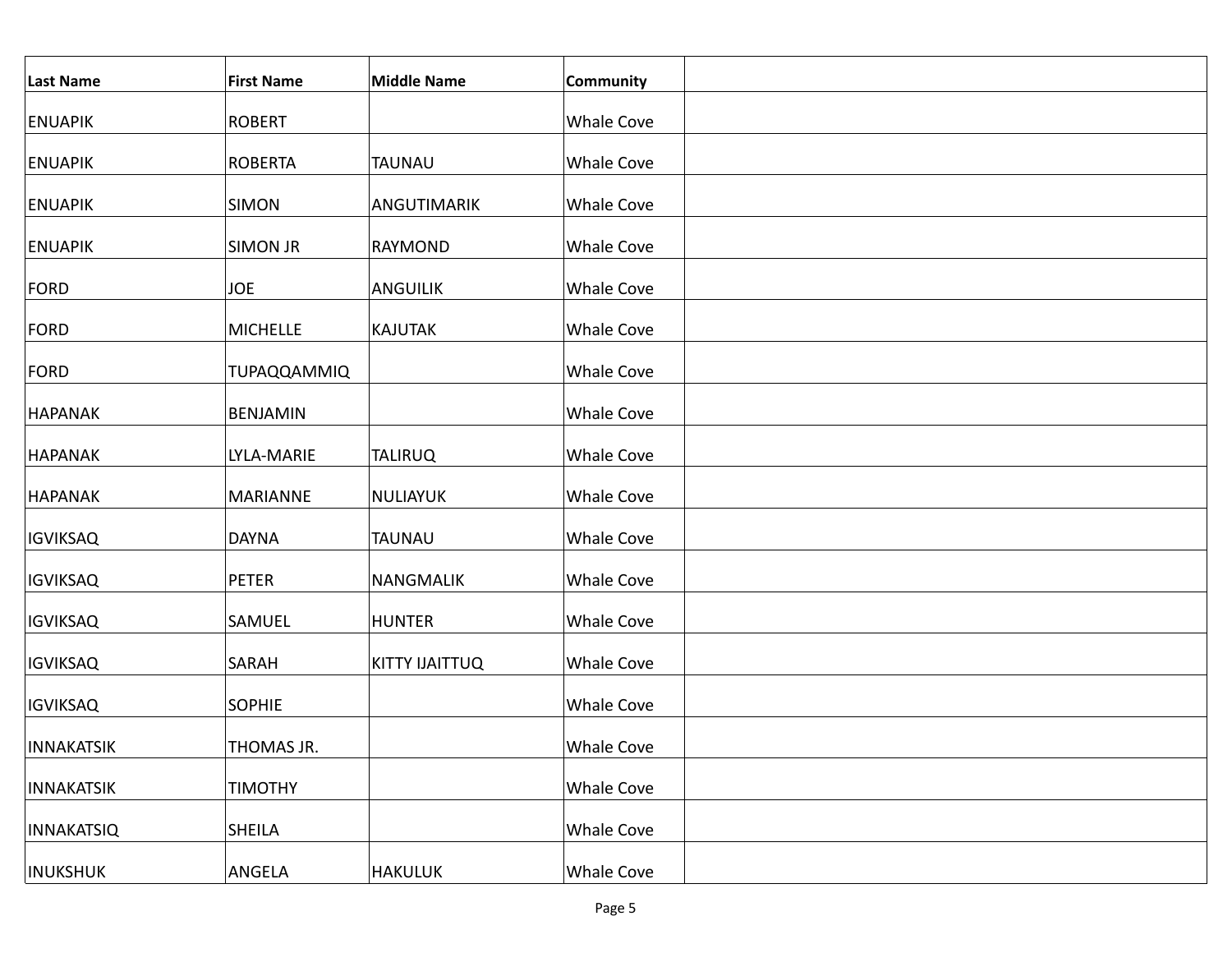| <b>Last Name</b>  | <b>First Name</b>   | <b>Middle Name</b>     | Community         |
|-------------------|---------------------|------------------------|-------------------|
| INUKSHUK          | <b>STEVEN</b>       | <b>QUNGATALURIQTUQ</b> | <b>Whale Cove</b> |
| <b>ITIGAITOK</b>  | <b>DANIEL</b>       |                        | <b>Whale Cove</b> |
| <b>ITIGAITOK</b>  | <b>MAUREENA</b>     | <b>NAVAK</b>           | <b>Whale Cove</b> |
| <b>ITTIGAITOK</b> | <b>ROBERTA</b>      | <b>IYUKA</b>           | <b>Whale Cove</b> |
| JONES             | <b>CATHERINE</b>    | <b>EMMA</b>            | <b>Whale Cove</b> |
| KABLOONA          | <b>COLIN</b>        |                        | <b>Whale Cove</b> |
| KABLOONA          | <b>ELIZABETH</b>    |                        | <b>Whale Cove</b> |
| <b>KABLOONA</b>   | <b>EMERSON</b>      | <b>ARNALUAK</b>        | <b>Whale Cove</b> |
| KABLOONA          | <b>GILBERT</b>      | <b>KUNURIAQ</b>        | <b>Whale Cove</b> |
| KABLOONA          | <b>LUKE</b>         |                        | <b>Whale Cove</b> |
| <b>KABLOONA</b>   | <b>PERCY</b>        |                        | <b>Whale Cove</b> |
| <b>KABLOONA</b>   | SAMANTHA            | <b>ILAITTUTNAAQ</b>    | <b>Whale Cove</b> |
| KABLOONA          | <b>SHIRLEY</b>      |                        | <b>Whale Cove</b> |
| KALLUAK           | <b>LIANA</b>        |                        | <b>Whale Cove</b> |
| KIDLAPIK          | <b>JUSTIN FLOYD</b> | ANGUTINGUA             | <b>Whale Cove</b> |
| KIDLAPIK          | <b>VICTORIA</b>     | KUNUK                  | Whale Cove        |
| KOLIT             | <b>RYAN</b>         | PITAUYUK               | <b>Whale Cove</b> |
| KRITERDLUK        | <b>DANIEL</b>       | <b>USARAQ</b>          | <b>Whale Cove</b> |
| KRITERDLUK        | <b>DEANNA</b>       | ONGASHIMNA             | <b>Whale Cove</b> |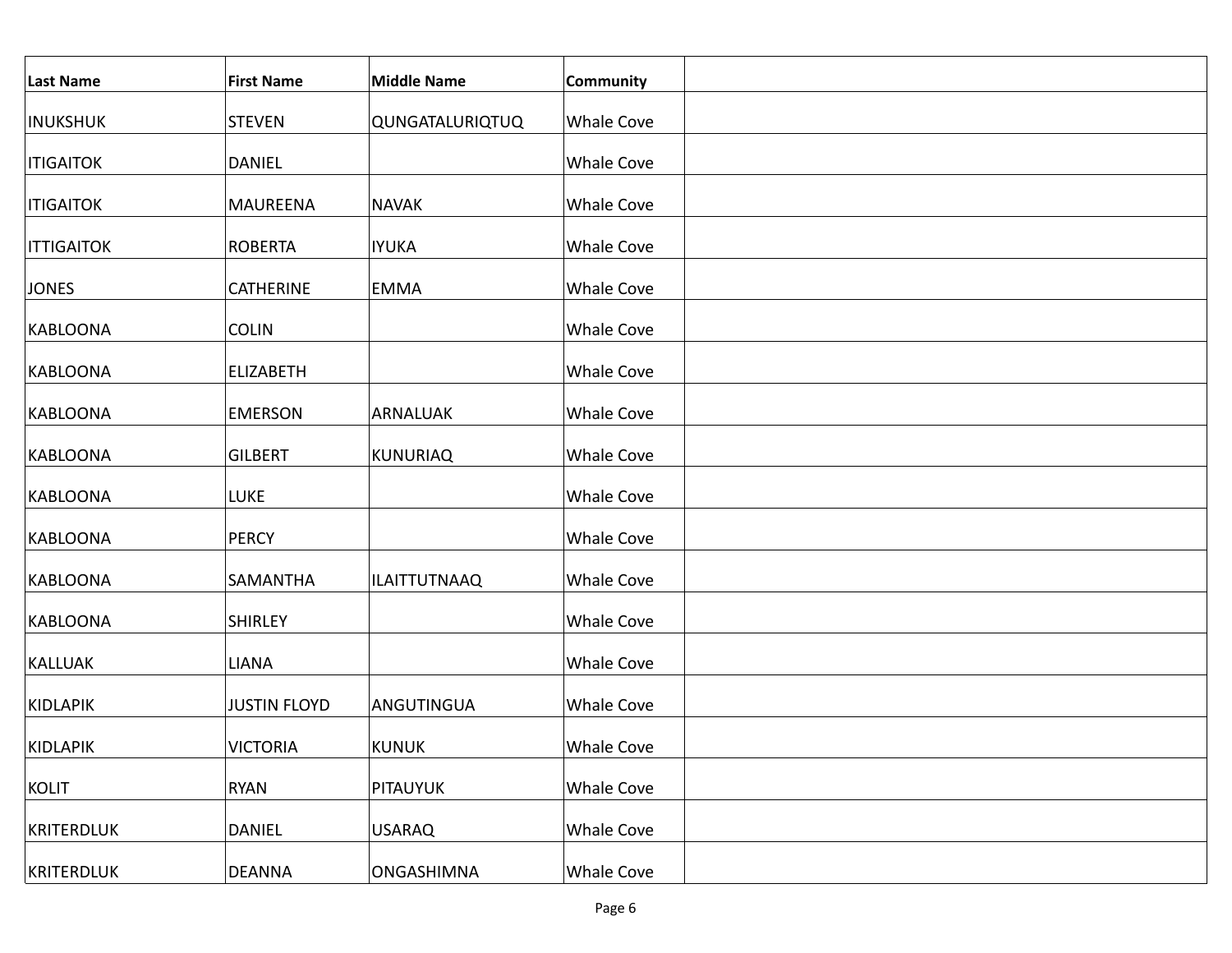| Last Name     | <b>First Name</b> | <b>Middle Name</b> | Community         |  |
|---------------|-------------------|--------------------|-------------------|--|
| KRITERDLUK    | <b>JACQUELINE</b> | N                  | <b>Whale Cove</b> |  |
| KRITERDLUK    | <b>MARY-JONES</b> | <b>NANURAQ</b>     | <b>Whale Cove</b> |  |
| KRITERDLUK    | PEARL             | <b>AAPUK</b>       | <b>Whale Cove</b> |  |
| KRITERDLUK    | <b>ROLANDA</b>    | <b>UQUUJUK</b>     | <b>Whale Cove</b> |  |
| KRITERDLUK    | <b>ROY</b>        |                    | <b>Whale Cove</b> |  |
| KRITERDLUK    | <b>TIMOTHY</b>    | <b>ANGUILIK</b>    | <b>Whale Cove</b> |  |
| KRITTERDLIK   | <b>DAISY</b>      | <b>KRITTERDLIK</b> | <b>Whale Cove</b> |  |
| KRITTERDLIK   | <b>DAVID</b>      |                    | <b>Whale Cove</b> |  |
| KRITTERDLIK   | <b>DAVIDA</b>     | <b>MAKKIGAK</b>    | <b>Whale Cove</b> |  |
| KRITTERDLIK   | <b>DODAI</b>      | U.                 | <b>Whale Cove</b> |  |
| KRITTERDLIK   | <b>JEANNIE</b>    | <b>ATKAT</b>       | <b>Whale Cove</b> |  |
| KRITTERDLIK   | <b>MALACHAI</b>   | SIGYAREAQ          | <b>Whale Cove</b> |  |
| KRITTERDLIK   | <b>MORDECAI</b>   | <b>QATTUK</b>      | <b>Whale Cove</b> |  |
| KRITTERDLIK   | <b>SUSIE</b>      | A                  | <b>Whale Cove</b> |  |
| <b>KUKSUK</b> | <b>JOSEPH</b>     | SETH <sub>Q</sub>  | <b>Whale Cove</b> |  |
| KUKSUK        | SHAEYLYN          | MARY K             | Whale Cove        |  |
| MAKTAR        | <b>AARON</b>      | <b>IVAASUQ</b>     | <b>Whale Cove</b> |  |
| MAKTAR        | <b>GERALD</b>     | <b>NURAK</b>       | <b>Whale Cove</b> |  |
| MAKTAR        | <b>SHAUN</b>      | <b>JUSTIN</b>      | <b>Whale Cove</b> |  |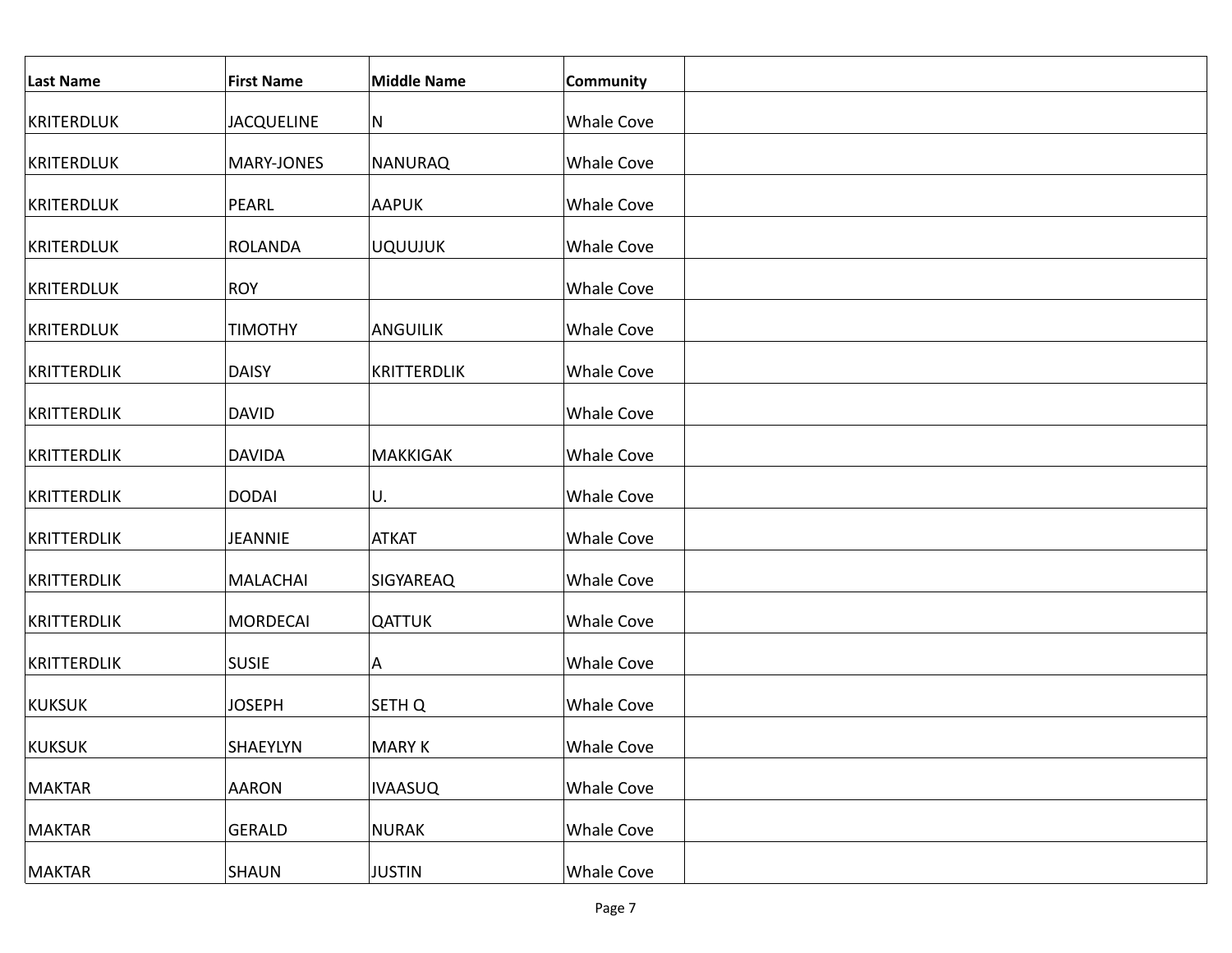| <b>Last Name</b> | <b>First Name</b> | <b>Middle Name</b> | Community         |  |
|------------------|-------------------|--------------------|-------------------|--|
| MAKTAR           | <b>VERONICA</b>   |                    | Whale Cove        |  |
| <b>MILORTOK</b>  | <b>ALEXIS</b>     | <b>ISIQU</b>       | <b>Whale Cove</b> |  |
| <b>MILORTOK</b>  | <b>GREG</b>       | <b>ANAUJA</b>      | <b>Whale Cove</b> |  |
| MISHERALAK       | <b>BILLY</b>      | AKSALNIK           | <b>Whale Cove</b> |  |
| MISHERALAK       | <b>JOSEPH</b>     | <b>TIRIGANIAK</b>  | Whale Cove        |  |
| MISHERALAK       | <b>ROXANNE</b>    | <b>IKIQTAQ</b>     | <b>Whale Cove</b> |  |
| NANGMALIK        | AMBER             |                    | <b>Whale Cove</b> |  |
| NANGMALIK        | <b>BARRY</b>      |                    | <b>Whale Cove</b> |  |
| NANGMALIK        | SAVANNAH          | <b>JESSICA</b>     | <b>Whale Cove</b> |  |
| NANGMALIK        | <b>SUSIE</b>      |                    | <b>Whale Cove</b> |  |
| NAPAYOK          | <b>ALISON</b>     | <b>GRACE</b>       | <b>Whale Cove</b> |  |
| NAPAYOK          | <b>ANNIE</b>      | <b>ISIRINIQ</b>    | <b>Whale Cove</b> |  |
| NAPAYOK          | <b>JACKIE</b>     |                    | Whale Cove        |  |
| NATTAR           | <b>ADAM</b>       | <b>JOSEPH</b>      | Whale Cove        |  |
| NATTAR           | <b>GEORGE</b>     | <b>MIKE</b>        | Whale Cove        |  |
| NATTAR           | <b>MANU</b>       | PETAUYOK           | <b>Whale Cove</b> |  |
| NATTAR           | <b>MARIA</b>      | <b>CLAIRE</b>      | <b>Whale Cove</b> |  |
| NATTAR           | <b>SHEILA</b>     | <b>EVELYN</b>      | <b>Whale Cove</b> |  |
| NIPISAR          | <b>BRANDON</b>    | <b>JOHN TUGAK</b>  | <b>Whale Cove</b> |  |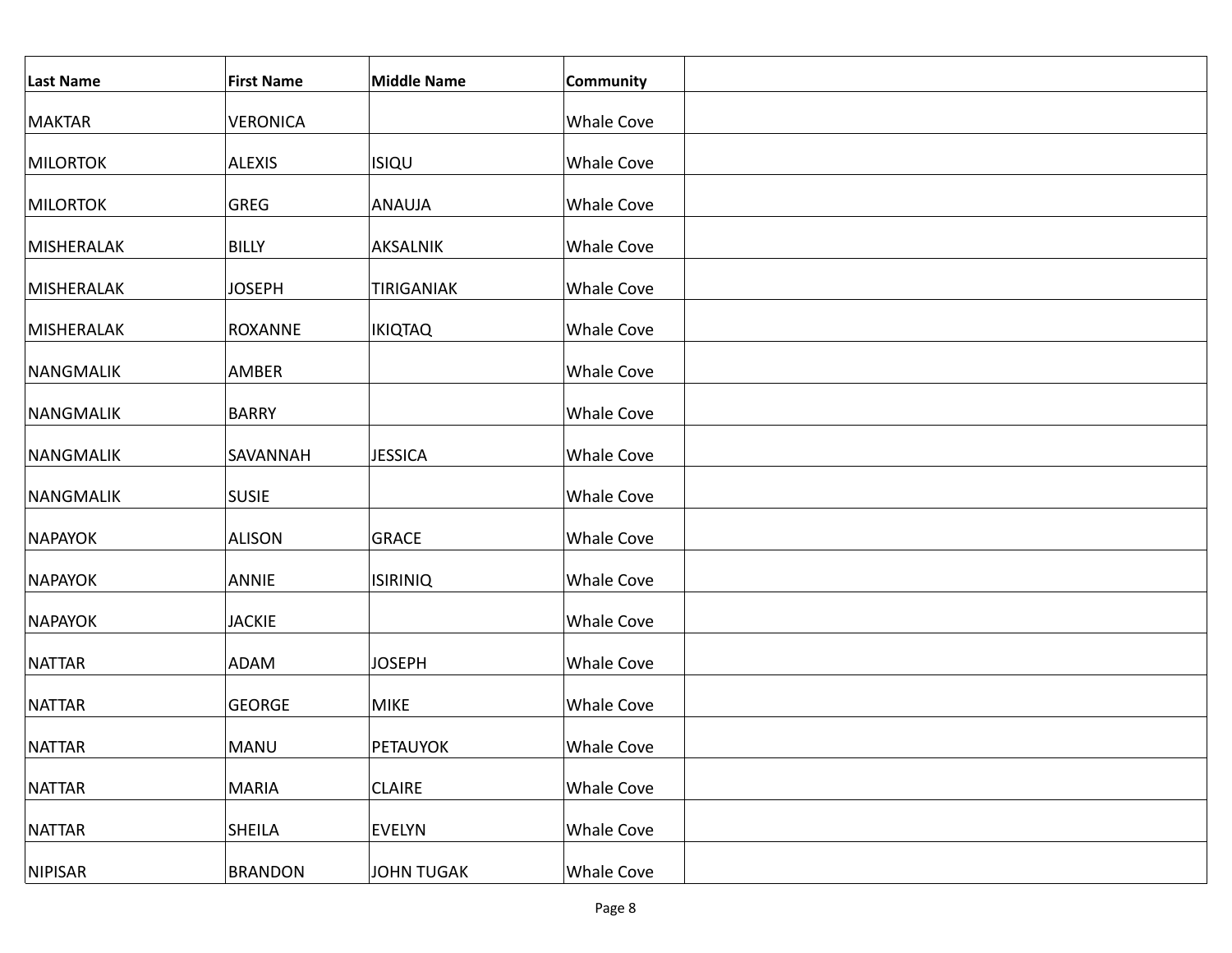| <b>Last Name</b> | <b>First Name</b> | <b>Middle Name</b> | Community         |  |
|------------------|-------------------|--------------------|-------------------|--|
| NIPISAR          | <b>NATASHA</b>    |                    | Whale Cove        |  |
| NIPISAR          | <b>SEAN</b>       | <b>PAUNGATNAQ</b>  | Whale Cove        |  |
| NOOLOOK          | <b>NANCY</b>      | <b>MARY</b>        | <b>Whale Cove</b> |  |
| OKALIK           | AMY               | QAYUTAQ            | Whale Cove        |  |
| OKALIK           | ANGELA            | NAKASUK            | Whale Cove        |  |
| OKALIK           | <b>ANNA</b>       | <b>EYAKAK</b>      | Whale Cove        |  |
| OKALIK           | <b>BOBBY</b>      | N.                 | Whale Cove        |  |
| OKALIK           | <b>CHRYSTEL</b>   |                    | <b>Whale Cove</b> |  |
| OKALIK           | <b>CORRINE</b>    |                    | Whale Cove        |  |
| OKALIK           | <b>CRYSTAL</b>    | AMARUALIK          | <b>Whale Cove</b> |  |
| OKALIK           | <b>DAUCEY</b>     | <b>UNGALAK</b>     | <b>Whale Cove</b> |  |
| OKALIK           | <b>DESMOND</b>    |                    | Whale Cove        |  |
| OKALIK           | <b>DIANA</b>      | <b>JEREMY</b>      | Whale Cove        |  |
| OKALIK           | <b>GARY</b>       | NANGMALIK          | Whale Cove        |  |
| OKALIK           | <b>GEORGE</b>     |                    | Whale Cove        |  |
| OKALIK           | <b>GORDON JR.</b> | <b>IYAKAK</b>      | <b>Whale Cove</b> |  |
| OKALIK           | <b>GORDON SR.</b> | <b>MAKPA</b>       | Whale Cove        |  |
| OKALIK           | <b>JOANNE</b>     | <b>ATTUAT</b>      | <b>Whale Cove</b> |  |
| OKALIK           | <b>JOEFREY</b>    | SANDY              | <b>Whale Cove</b> |  |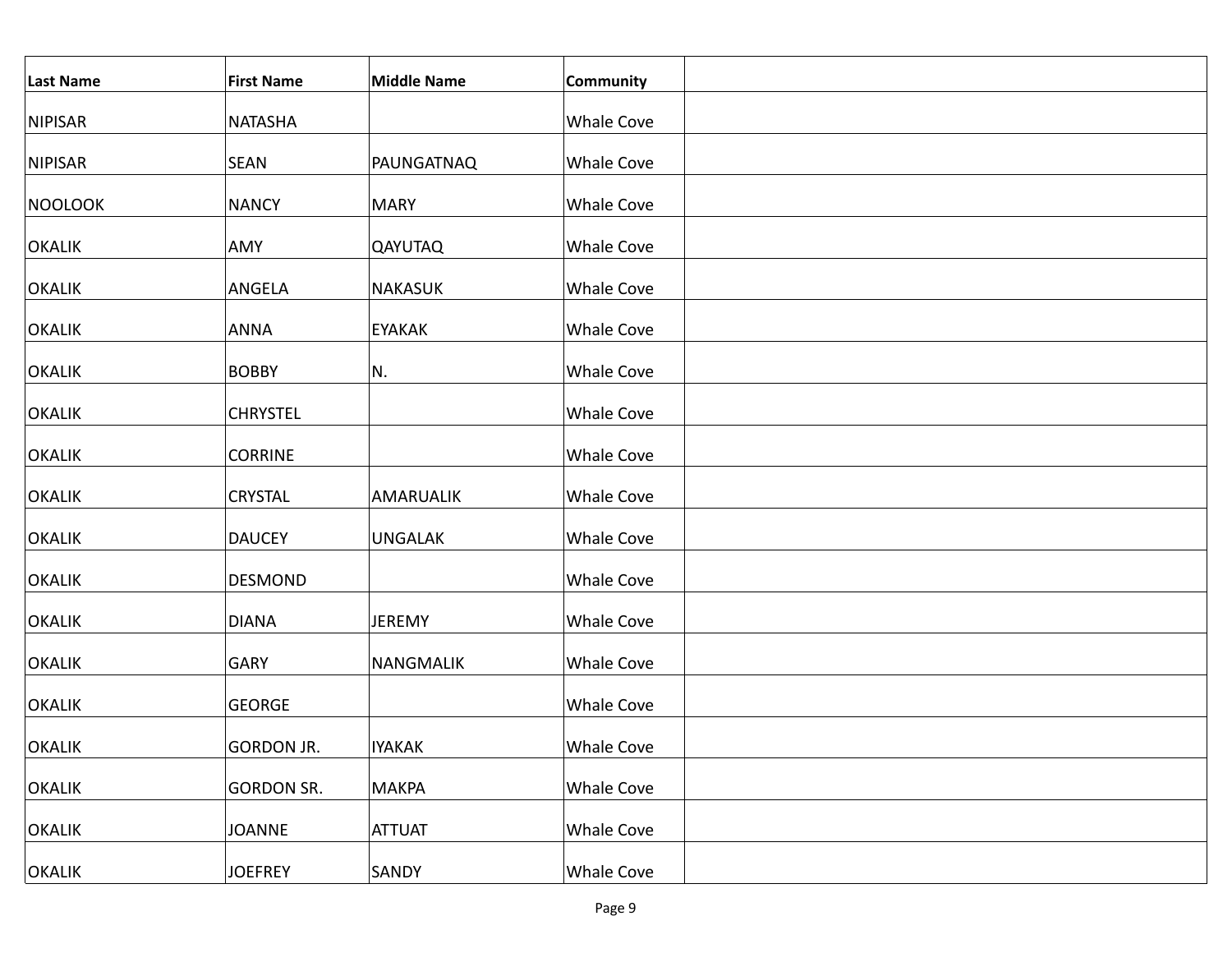| <b>Last Name</b> | <b>First Name</b>    | <b>Middle Name</b>     | Community         |  |
|------------------|----------------------|------------------------|-------------------|--|
| <b>OKALIK</b>    | <b>LOUIS</b>         | <b>PAMEOLIK</b>        | <b>Whale Cove</b> |  |
| <b>OKALIK</b>    | <b>MARIAH</b>        | <b>AKKITIQ</b>         | <b>Whale Cove</b> |  |
| <b>OKALIK</b>    | <b>MOLLY</b>         | CAITLIN                | <b>Whale Cove</b> |  |
| <b>OKALIK</b>    | <b>MONA</b>          | <b>MISHERALAK</b>      | <b>Whale Cove</b> |  |
| <b>OKALIK</b>    | <b>RICKY</b>         | QAJAARJUAQ             | <b>Whale Cove</b> |  |
| <b>OKALIK</b>    | SALOMEE              | <b>UNGALAK</b>         | <b>Whale Cove</b> |  |
| <b>OKALIK</b>    | SHARLENE             | <b>ULAIGI</b>          | <b>Whale Cove</b> |  |
| <b>OKALIK</b>    | <b>SHARRON</b>       | <b>PUTULIK</b>         | <b>Whale Cove</b> |  |
| <b>OKALIK</b>    | <b>TONY</b>          |                        | <b>Whale Cove</b> |  |
| <b>OKLAGA</b>    | <b>CAITLIN-ELISE</b> | <b>JEANNIE ANIKSAQ</b> | <b>Whale Cove</b> |  |
| <b>OKLAGA</b>    | <b>DAVID</b>         | <b>KRITERDLUK</b>      | <b>Whale Cove</b> |  |
| <b>OKLAGA</b>    | <b>IRENE</b>         | <b>KUMARUAQ</b>        | <b>Whale Cove</b> |  |
| <b>OKLAGA</b>    | <b>JEREMIAH</b>      | <b>EMILE AVAALA</b>    | <b>Whale Cove</b> |  |
| <b>OKLAGA</b>    | <b>LOUIE</b>         | <b>KAVAIYUK</b>        | <b>Whale Cove</b> |  |
| PANIKA           | <b>ANITA</b>         | <b>NAUJA</b>           | <b>Whale Cove</b> |  |
| <b>PANIKA</b>    | <b>CECILE</b>        |                        | Whale Cove        |  |
| PANIKA           | <b>CECILE</b>        |                        | <b>Whale Cove</b> |  |
| PANIKA           | <b>DANIEL</b>        |                        | <b>Whale Cove</b> |  |
| PANIKA           | DANIEL JR.           | <b>ILAITUNAK</b>       | <b>Whale Cove</b> |  |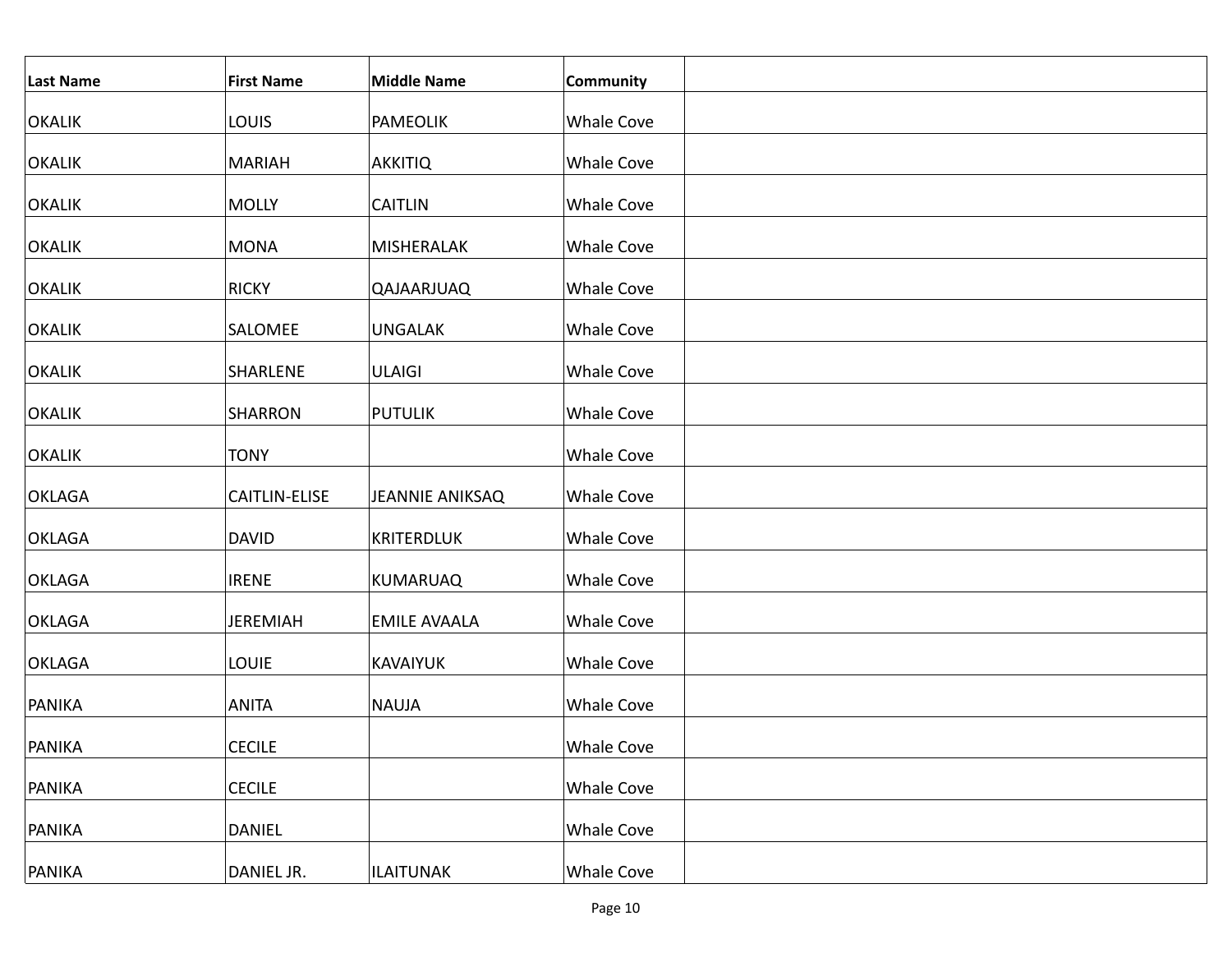| <b>Last Name</b> | <b>First Name</b>              | <b>Middle Name</b> | Community         |
|------------------|--------------------------------|--------------------|-------------------|
| PANIKA           | <b>GORDON</b>                  |                    | Whale Cove        |
| PANIKA           | JOE                            | <b>MISIKUPA</b>    | <b>Whale Cove</b> |
| PANIKA           | <b>MARTHA</b>                  |                    | <b>Whale Cove</b> |
| PANIKA           | MICHAEL JR.                    |                    | Whale Cove        |
| PANIKA           | <b>MIKE</b>                    |                    | Whale Cove        |
| PANIKA           | <b>NOREEN</b>                  |                    | <b>Whale Cove</b> |
| PANIKA           | <b>STEVEN</b>                  | <b>KUUNAAQ</b>     | <b>Whale Cove</b> |
| PANIKA           | <b>TIMOTHY</b>                 |                    | <b>Whale Cove</b> |
| PANIKA           | <b>TYSON</b>                   | <b>QILIKTI</b>     | <b>Whale Cove</b> |
| PORTER-NATTAR    | <b>RITA</b>                    | <b>ATUGAUQ</b>     | <b>Whale Cove</b> |
| PUTULIK          | <b>WAYNE</b>                   | ANGUTITUAQ         | <b>Whale Cove</b> |
| QITIRQLUQ        | <b>YZERMAN</b>                 | QANATTIAQ          | <b>Whale Cove</b> |
| <b>QIYUK</b>     | <b>BLANDINE-HILARY HUNAYUK</b> |                    | Whale Cove        |
| <b>QIYUK</b>     | PAUL                           | AKUMALIK           | Whale Cove        |
| SAMMURTOK        | <b>JONATHON</b>                | <b>IKUSIK</b>      | Whale Cove        |
| <b>SAMMURTOK</b> | <b>MARY</b>                    |                    | <b>Whale Cove</b> |
| <b>SAMMURTOK</b> | <b>ROGER</b>                   | <b>OTOKIAK</b>     | <b>Whale Cove</b> |
| SAMMURTOK        | <b>ZEDEKIAH</b>                |                    | <b>Whale Cove</b> |
| SAUMIK           | <b>DONNA</b>                   | <b>OKALIK</b>      | <b>Whale Cove</b> |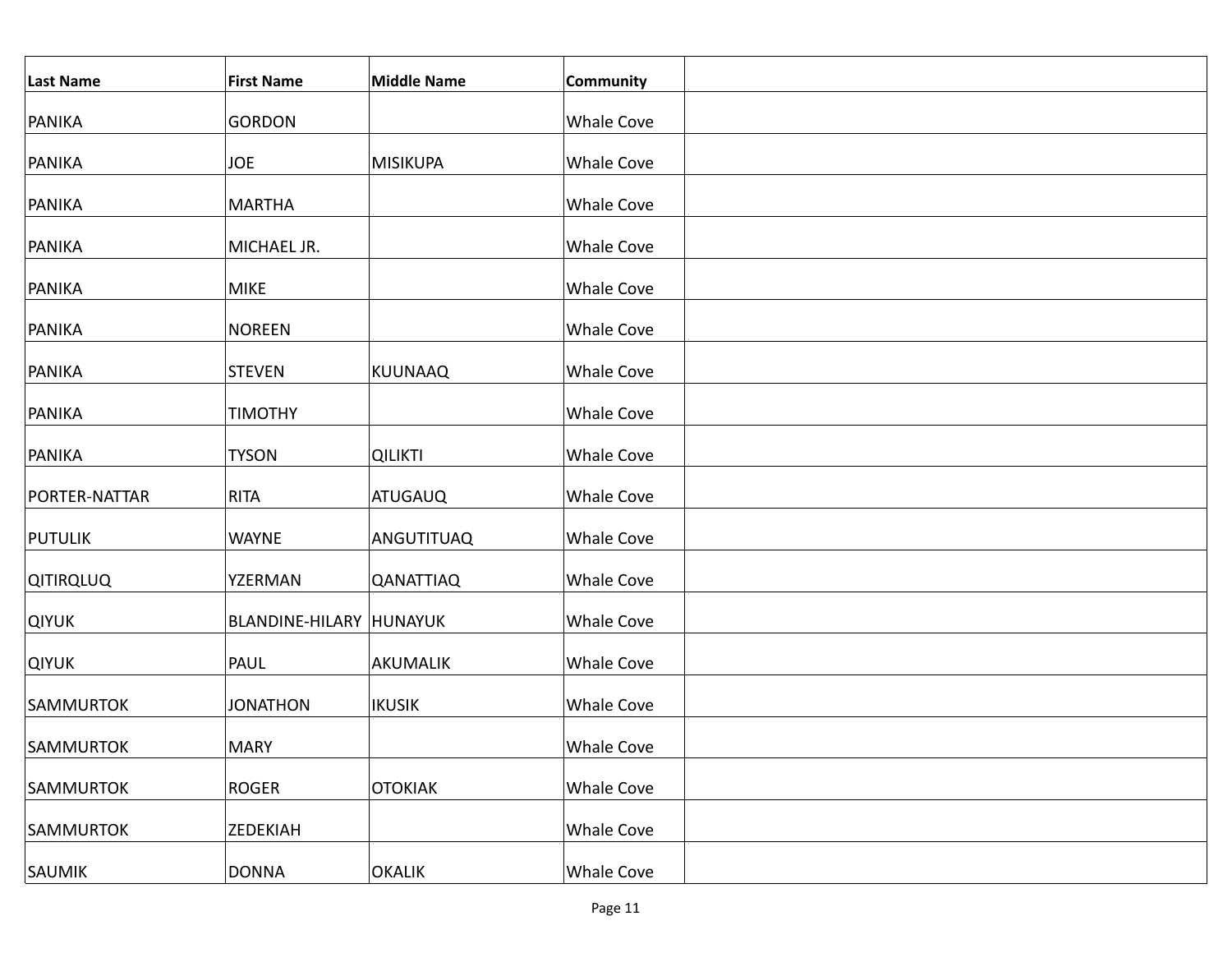| <b>Last Name</b>  | <b>First Name</b> | <b>Middle Name</b>                  | Community         |
|-------------------|-------------------|-------------------------------------|-------------------|
| SAUMIK            | <b>LORNA</b>      |                                     | <b>Whale Cove</b> |
| SAUMIK            | LU-ANNE           |                                     | Whale Cove        |
| <b>SCOTTIE</b>    | <b>ALEX</b>       |                                     | <b>Whale Cove</b> |
| SHARP             | AMBER             | <b>SAUMIK</b>                       | <b>Whale Cove</b> |
| SHARP             | <b>TINA</b>       |                                     | <b>Whale Cove</b> |
| <b>SHEETOGA</b>   | <b>CHRISTINE</b>  |                                     | <b>Whale Cove</b> |
| <b>SHEETOGA</b>   | <b>CHRISTOPER</b> | BOB                                 | <b>Whale Cove</b> |
| <b>SHEETOGA</b>   | <b>ISABELLE</b>   |                                     | <b>Whale Cove</b> |
| <b>SHEETOGA</b>   | <b>JENNIFER</b>   |                                     | Whale Cove        |
| <b>SHEETOGA</b>   | <b>LISA GRACE</b> |                                     | <b>Whale Cove</b> |
| <b>SHIMOUT</b>    | <b>ADAMIE</b>     |                                     | <b>Whale Cove</b> |
| <b>SHIMOUT</b>    | <b>MARY</b>       |                                     | <b>Whale Cove</b> |
| SHIMOUT           | ROSEANNE          |                                     | Whale Cove        |
| <b>SHIMOUT</b>    | <b>STEVE</b>      |                                     | <b>Whale Cove</b> |
| <b>SUWAKSIORK</b> | <b>FAITH</b>      | <b>KIGLIQLIQ</b>                    | Whale Cove        |
| TAIPANAK          | KITTY             | <b>TILAIGAAQ</b>                    | <b>Whale Cove</b> |
| <b>TAIPANAK</b>   | <b>LUCY</b>       | KREAYOK                             | <b>Whale Cove</b> |
| <b>TAIPANAK</b>   | <b>MARIAH</b>     | <b>HAONGAAQ</b><br><b>KOMARRUAQ</b> | <b>Whale Cove</b> |
| <b>TAIPANAK</b>   | SAMSON            | <b>IGUTAQ</b>                       | <b>Whale Cove</b> |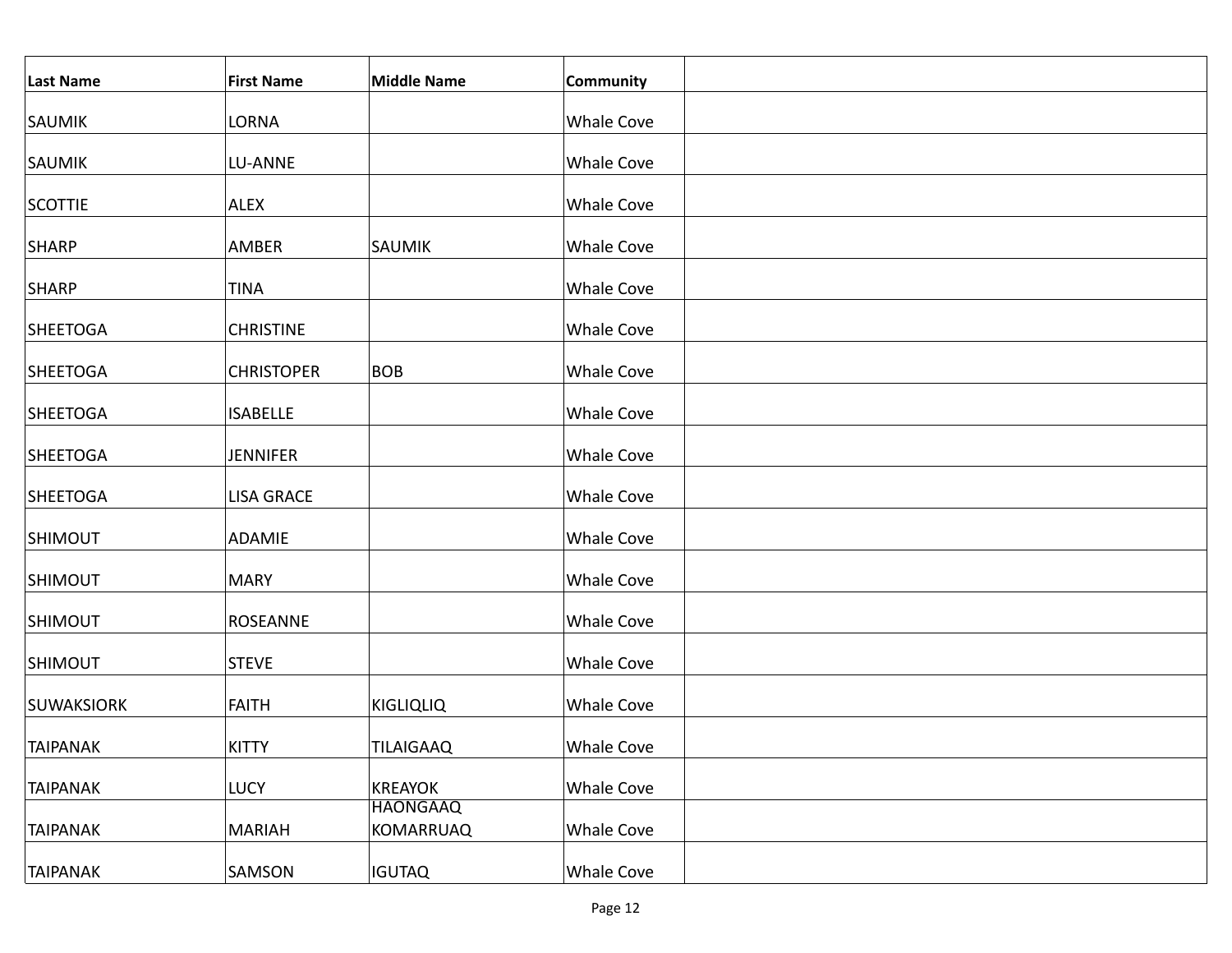| <b>Last Name</b> | <b>First Name</b> | <b>Middle Name</b> | Community         |  |
|------------------|-------------------|--------------------|-------------------|--|
| <b>TAPARTI</b>   | PRIME             |                    | <b>Whale Cove</b> |  |
| <b>TARTUK</b>    | <b>FRANKIE</b>    | <b>NAITOK</b>      | <b>Whale Cove</b> |  |
| <b>TAVO</b>      | <b>CATHERINE</b>  | QUVAQAT            | <b>Whale Cove</b> |  |
| <b>TAVO</b>      | <b>JACOBIE</b>    | <b>ARNATAR</b>     | <b>Whale Cove</b> |  |
| <b>TEENAK</b>    | <b>SIMONA</b>     |                    | <b>Whale Cove</b> |  |
| <b>TEENAR</b>    | <b>ANTHONY</b>    | ARNARAUYAK         | <b>Whale Cove</b> |  |
| <b>TEENAR</b>    | <b>BRUCE</b>      | QAAJUIQ            | <b>Whale Cove</b> |  |
| <b>TEENAR</b>    | <b>CHARLIE</b>    | <b>KINGKOK</b>     | <b>Whale Cove</b> |  |
| <b>TEENAR</b>    | <b>EDWARD</b>     | <b>AULAYUK</b>     | <b>Whale Cove</b> |  |
| <b>TEENAR</b>    | <b>JACQUELINE</b> | <b>TUTIQTUK</b>    | <b>Whale Cove</b> |  |
| <b>TEENAR</b>    | <b>JOHN-LARRY</b> | <b>IGUPTAK</b>     | <b>Whale Cove</b> |  |
| <b>TEENAR</b>    | LAZARUS           | <b>IKEENEELIK</b>  | <b>Whale Cove</b> |  |
| <b>TEENAR</b>    | LENNY             | <b>KUKSHOOT</b>    | <b>Whale Cove</b> |  |
| <b>TEENAR</b>    | LEONA             | SALUQTALIK         | <b>Whale Cove</b> |  |
| <b>TEENAR</b>    | LEONARD           | <b>TAURUSIK</b>    | <b>Whale Cove</b> |  |
| <b>TEENAR</b>    | <b>MARTHA</b>     | INNAKATSIK         | Whale Cove        |  |
| <b>TEENAR</b>    | MELANIE           | <b>ENOWYAK</b>     | <b>Whale Cove</b> |  |
| <b>TEENAR</b>    | <b>TERRI ROSE</b> | QAQASAK            | <b>Whale Cove</b> |  |
| <b>TURNER</b>    | <b>AGNES</b>      | <b>POKSIAK</b>     | Whale Cove        |  |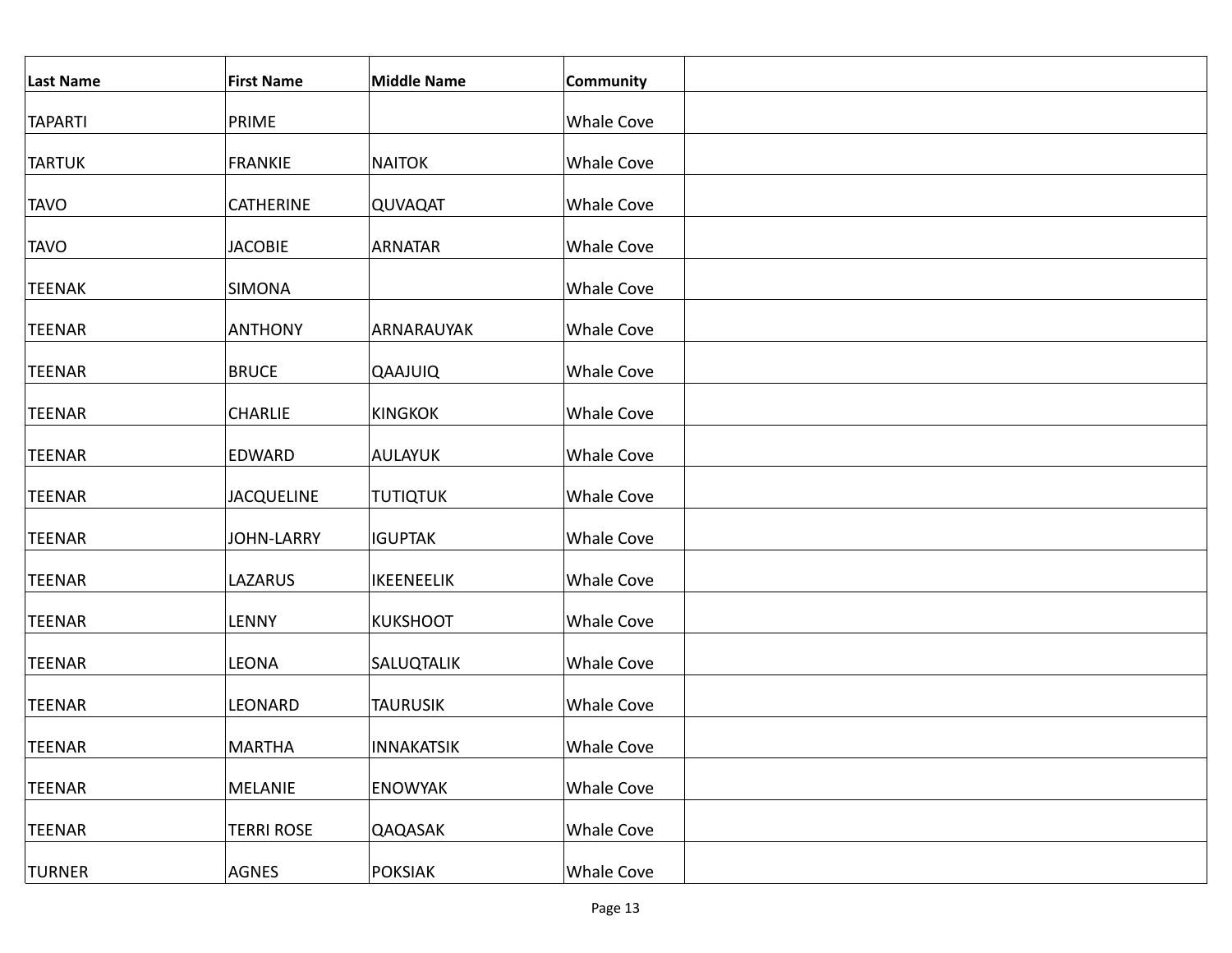| <b>Last Name</b> | <b>First Name</b> | <b>Middle Name</b> | Community         |  |
|------------------|-------------------|--------------------|-------------------|--|
| TURNER           | <b>HAZEL</b>      | EMMA AQSAKAAQ      | <b>Whale Cove</b> |  |
| ULUADLUAK        | <b>FARON</b>      | <b>NAITOK</b>      | <b>Whale Cove</b> |  |
| ULUADLUAK        | <b>LOUISA</b>     |                    | <b>Whale Cove</b> |  |
| ULURKSIT         | <b>BOBBY JOE</b>  |                    | Whale Cove        |  |
| <b>ULURKSIT</b>  | <b>BRYAN</b>      | <b>AGLAK</b>       | <b>Whale Cove</b> |  |
| ULURKSIT         | <b>DYLAN</b>      | <b>PANIKA</b>      | Whale Cove        |  |
| ULURKSIT         | <b>GEORGE</b>     | <b>ASIVAK</b>      | <b>Whale Cove</b> |  |
| ULURKSIT         | <b>GLENDA</b>     | <b>MALA</b>        | <b>Whale Cove</b> |  |
| ULURKSIT         | <b>KAURA</b>      |                    | <b>Whale Cove</b> |  |
| ULURKSIT         | <b>NICHOLE</b>    | <b>AQSAQAT</b>     | <b>Whale Cove</b> |  |
| UPPAHUAK         | <b>GLEASON</b>    |                    | <b>Whale Cove</b> |  |
| USSAK            | <b>JASHUA</b>     | <b>ULAYOK KIRK</b> | <b>Whale Cove</b> |  |
| VOISEY           | <b>ALLEN</b>      |                    | Whale Cove        |  |
| VOISEY           | AMOS JOHN         | ALIKAMMIARAQ       | <b>Whale Cove</b> |  |
| VOISEY           | <b>DONALD</b>     |                    | <b>Whale Cove</b> |  |
| <b>VOISEY</b>    | <b>ELIAS</b>      | <b>INUKLAK</b>     | <b>Whale Cove</b> |  |
| <b>VOISEY</b>    | <b>ELIZABETH</b>  |                    | <b>Whale Cove</b> |  |
| VOISEY           | <b>EVA</b>        |                    | <b>Whale Cove</b> |  |
| VOISEY           | <b>FLORENTINE</b> | KUKSUK             | Whale Cove        |  |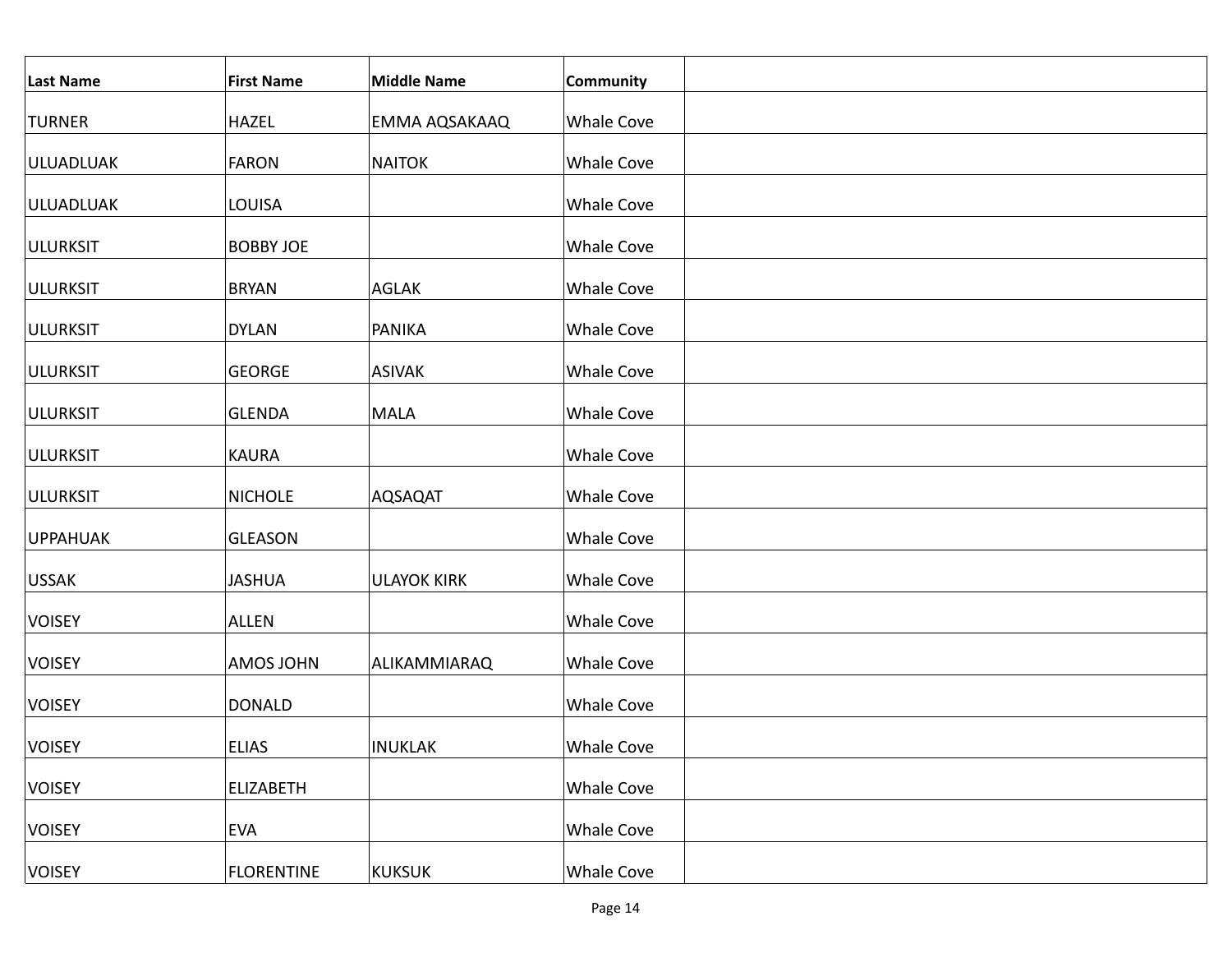| <b>Last Name</b> | <b>First Name</b>   | <b>Middle Name</b> | Community         |
|------------------|---------------------|--------------------|-------------------|
| VOISEY           | <b>GARREN</b>       |                    | <b>Whale Cove</b> |
| VOISEY           | <b>IRMA</b>         | JOY                | <b>Whale Cove</b> |
| VOISEY           | <b>JIMMY</b>        | <b>ATUAT</b>       | <b>Whale Cove</b> |
| VOISEY           | <b>JOHN</b>         | NUATII             | <b>Whale Cove</b> |
| VOISEY           | <b>KEVIN GEORGE</b> | <b>ALAITTUQ</b>    | <b>Whale Cove</b> |
| VOISEY           | LAVENIA             | QAQSAUQ            | <b>Whale Cove</b> |
| VOISEY           | LEWIS               | <b>NIGVIK</b>      | <b>Whale Cove</b> |
| VOISEY           | <b>MARY</b>         |                    | <b>Whale Cove</b> |
| VOISEY           | <b>NAKISHA JO</b>   | <b>MANIK</b>       | <b>Whale Cove</b> |
| VOISEY           | PAUL                | SIUTAITTUQ         | <b>Whale Cove</b> |
| VOISEY           | SAM                 |                    | <b>Whale Cove</b> |
| VOISEY           | <b>SIMEONIE</b>     |                    | <b>Whale Cove</b> |
| VOISEY           | SOLOMON             | GEORGE W.          | <b>Whale Cove</b> |
| VOISEY           | SONNY               |                    | <b>Whale Cove</b> |
|                  |                     |                    |                   |
|                  |                     |                    |                   |
|                  |                     |                    |                   |
|                  |                     |                    |                   |
|                  |                     |                    |                   |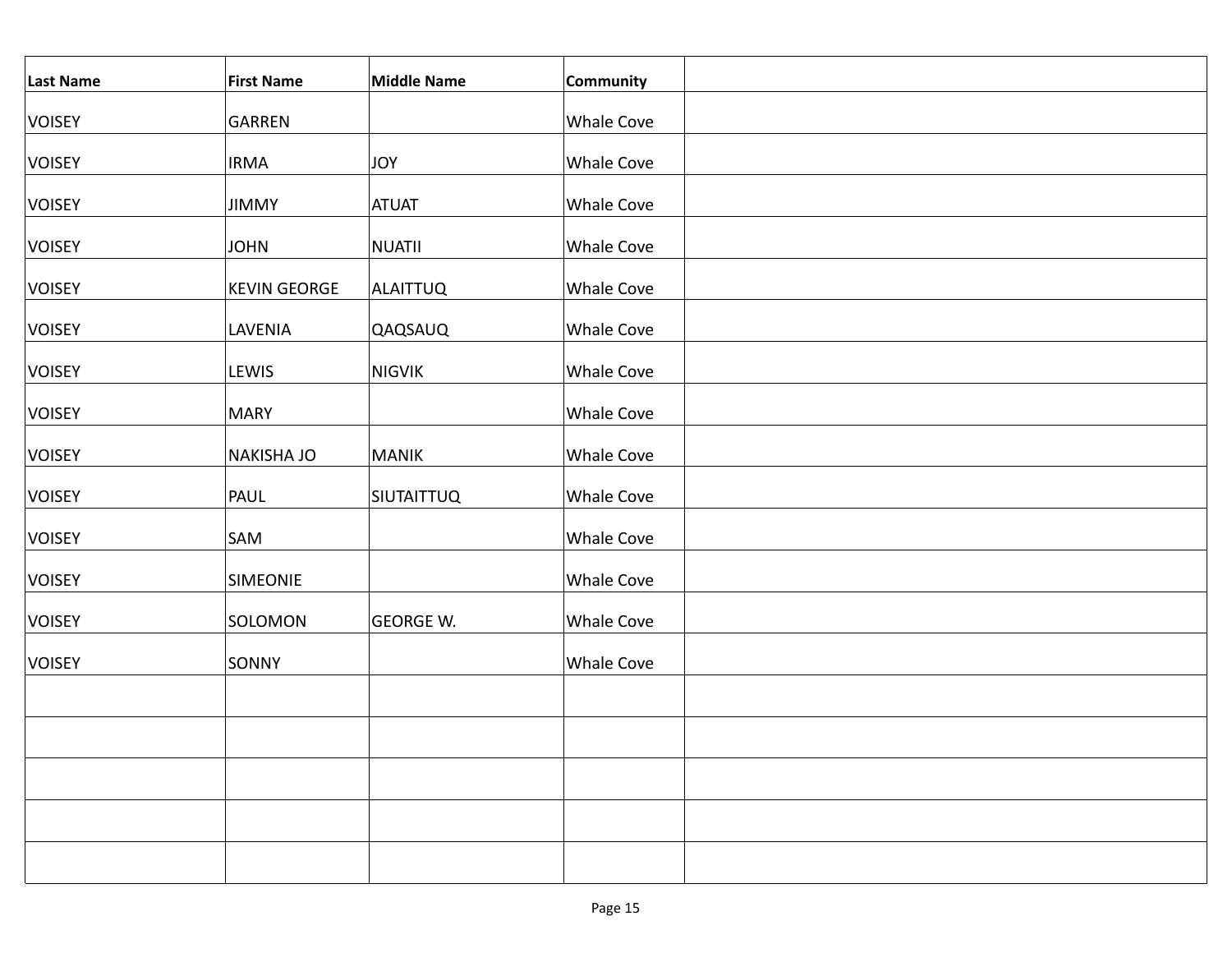| Last Name | <b>First Name</b> | <b>Middle Name</b> | <b>Community</b> |  |
|-----------|-------------------|--------------------|------------------|--|
|           |                   |                    |                  |  |
|           |                   |                    |                  |  |
|           |                   |                    |                  |  |
|           |                   |                    |                  |  |
|           |                   |                    |                  |  |
|           |                   |                    |                  |  |
|           |                   |                    |                  |  |
|           |                   |                    |                  |  |
|           |                   |                    |                  |  |
|           |                   |                    |                  |  |
|           |                   |                    |                  |  |
|           |                   |                    |                  |  |
|           |                   |                    |                  |  |
|           |                   |                    |                  |  |
|           |                   |                    |                  |  |
|           |                   |                    |                  |  |
|           |                   |                    |                  |  |
|           |                   |                    |                  |  |
|           |                   |                    |                  |  |